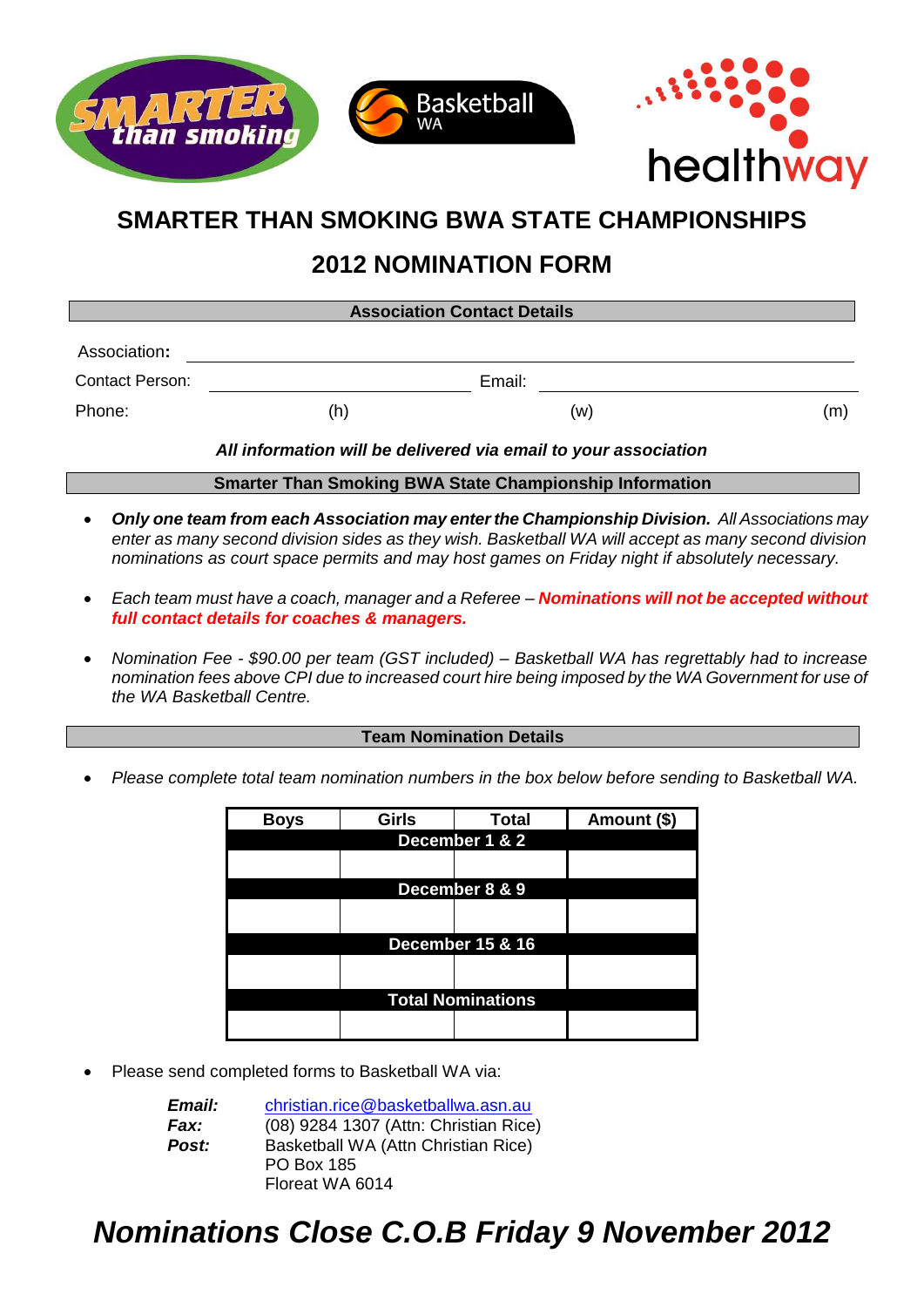| December 1 & 2 (Under 11 & 13) |                                          |              |                      |
|--------------------------------|------------------------------------------|--------------|----------------------|
| No.<br><b>Teams</b>            | <b>Division</b>                          | <b>Coach</b> | 10<br><b>Manager</b> |
|                                | Under 11 Boys<br>Championship            | Name:        | Name:                |
|                                |                                          | Mobile:      | Mobile:              |
|                                | Under 11 Girls<br>Championship           | Name:        | Name:                |
|                                |                                          | Mobile:      | Mobile:              |
|                                | Under 13 Boys<br>Championship            | Name:        | Name:                |
|                                |                                          | Mobile:      | Mobile:              |
|                                | Under 13 Girls                           | Name:        | Name:                |
|                                | Championship                             | Mobile:      | Mobile:              |
|                                | Under 11 Boys Second                     | Name:        | Name:                |
|                                | <b>Division</b>                          | Mobile:      | Mobile:              |
|                                |                                          | Name:        | Name:                |
|                                |                                          | Mobile:      | Mobile:              |
|                                |                                          | Name:        | Name:                |
|                                |                                          | Mobile:      | Mobile:              |
|                                | Under 11 Girls Second                    | Name:        | Name:                |
|                                | <b>Division</b>                          | Mobile:      | Mobile:              |
|                                |                                          | Name:        | Name:                |
|                                |                                          | Mobile:      | Mobile:              |
|                                |                                          | Name:        | Name:                |
|                                |                                          | Mobile:      | Mobile:              |
|                                | Under 13 Boys Second<br><b>Division</b>  | Name:        | Name:                |
|                                |                                          | Mobile:      | Mobile:              |
|                                |                                          | Name:        | Name:                |
|                                |                                          | Mobile:      | Mobile:              |
|                                |                                          | Name:        | Name:                |
|                                |                                          | Mobile:      | Mobile:              |
|                                | Under 13 Girls Second<br><b>Division</b> | Name:        | Name:                |
|                                |                                          | Mobile:      | Mobile:              |
|                                |                                          | Name:        | Name:                |
|                                |                                          | Mobile:      | Mobile:              |
|                                |                                          | Name:        | Name:                |
|                                |                                          | Mobile:      | Mobile:              |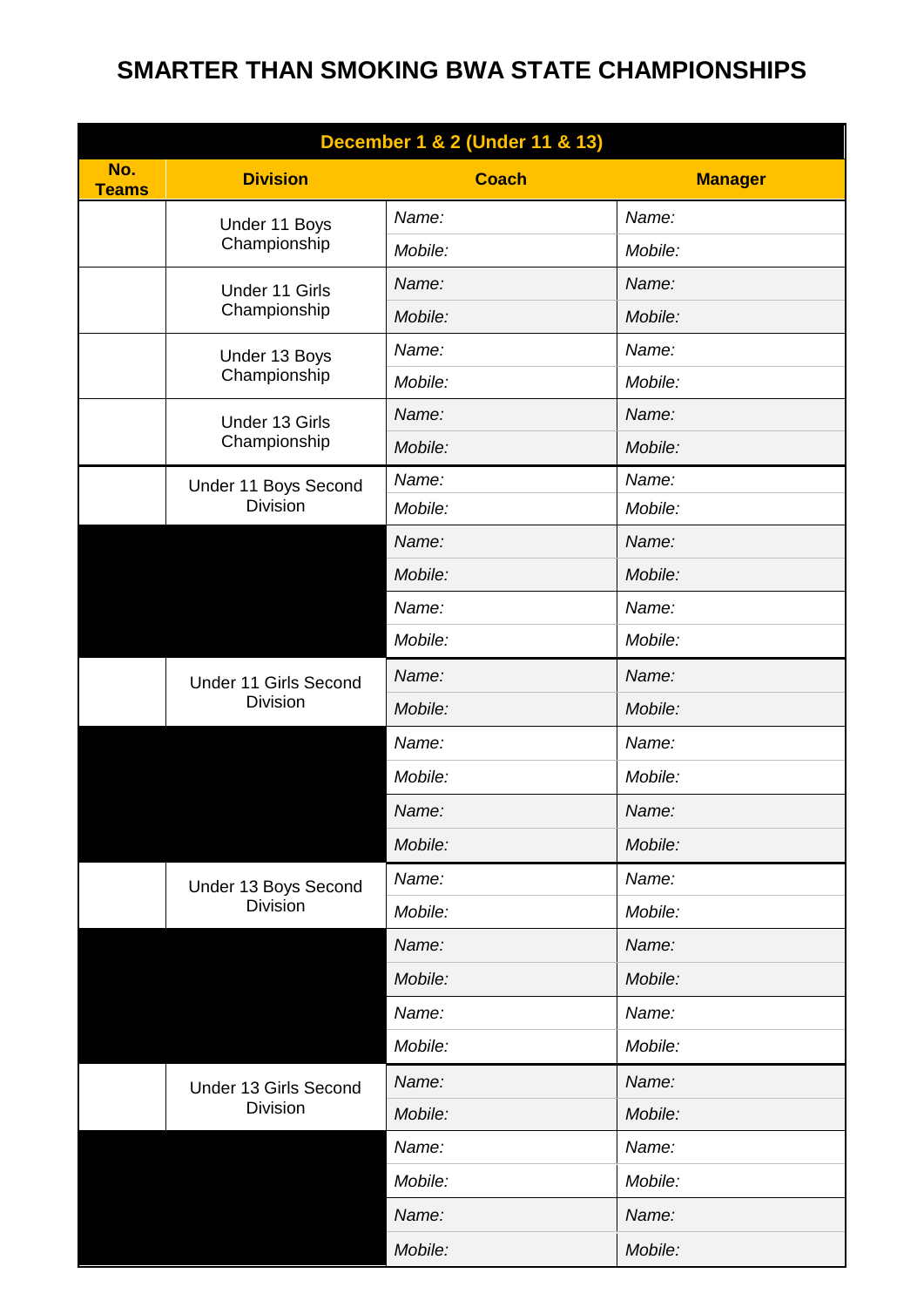| December 8 & 9 (Under 12 & 15) |                                          |              |                      |
|--------------------------------|------------------------------------------|--------------|----------------------|
| No.<br><b>Teams</b>            | <b>Division</b>                          | <b>Coach</b> | 11<br><b>Manager</b> |
|                                | Under 12 Boys<br>Championship            | Name:        | Name:                |
|                                |                                          | Mobile:      | Mobile:              |
|                                | Under 12 Girls<br>Championship           | Name:        | Name:                |
|                                |                                          | Mobile:      | Mobile:              |
|                                | Under 15 Boys<br>Championship            | Name:        | Name:                |
|                                |                                          | Mobile:      | Mobile:              |
|                                | Under 15 Girls                           | Name:        | Name:                |
|                                | Championship                             | Mobile:      | Mobile:              |
|                                | Under 12 Boys Second                     | Name:        | Name:                |
|                                | <b>Division</b>                          | Mobile:      | Mobile:              |
|                                |                                          | Name:        | Name:                |
|                                |                                          | Mobile:      | Mobile:              |
|                                |                                          | Name:        | Name:                |
|                                |                                          | Mobile:      | Mobile:              |
|                                | Under 12 Girls Second                    | Name:        | Name:                |
|                                | <b>Division</b>                          | Mobile:      | Mobile:              |
|                                |                                          | Name:        | Name:                |
|                                |                                          | Mobile:      | Mobile:              |
|                                |                                          | Name:        | Name:                |
|                                |                                          | Mobile:      | Mobile:              |
|                                | Under 15 Boys Second<br><b>Division</b>  | Name:        | Name:                |
|                                |                                          | Mobile:      | Mobile:              |
|                                |                                          | Name:        | Name:                |
|                                |                                          | Mobile:      | Mobile:              |
|                                |                                          | Name:        | Name:                |
|                                |                                          | Mobile:      | Mobile:              |
|                                | Under 15 Girls Second<br><b>Division</b> | Name:        | Name:                |
|                                |                                          | Mobile:      | Mobile:              |
|                                |                                          | Name:        | Name:                |
|                                |                                          | Mobile:      | Mobile:              |
|                                |                                          | Name:        | Name:                |
|                                |                                          | Mobile:      | Mobile:              |